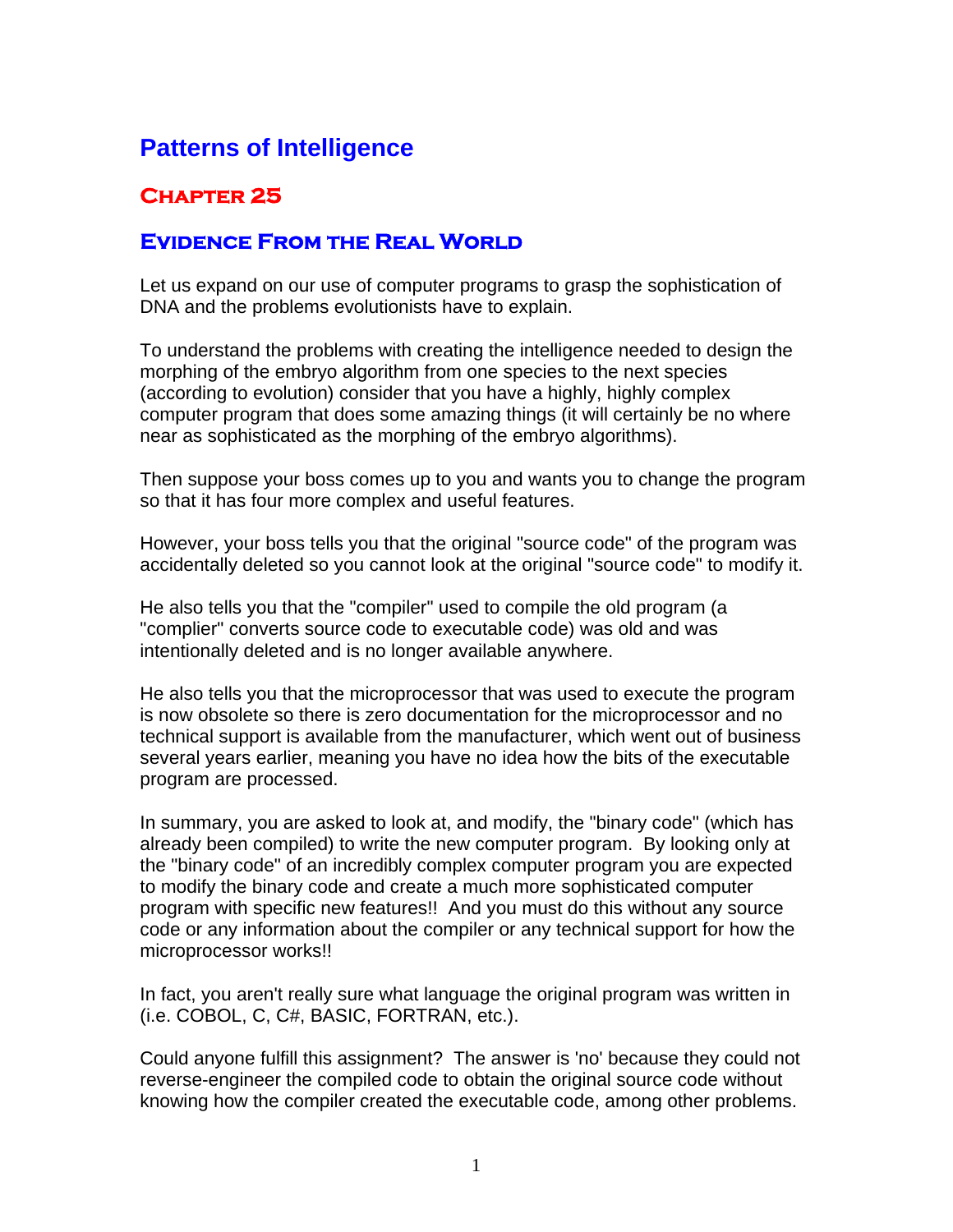Now comes the next question: could you fulfill this assignment by using a random number generator? Obviously not.

But yet this type of absurdity is exactly the way evolution had to happen!!! There is no "source code" for DNA and there is no "compiler," there is only "compiled code," which is the DNA sequence.

But DNA nucleotides are not binary, they are "base 4" (i.e. A, C, G, T). And the algorithms on human DNA are thousands of times more complex than any computer program ever written by a human!!

To evolutionists, this may be why the "Dark DNA" section of DNA is so difficult to understand. But as I said, not even the "Dark DNA" section could control the morphing of the embryo because too much information is needed.

If a team of intelligent people could not take existing DNA and figure out how to modify the DNA to add three new genes, and add nucleotides to support the creation of the new genes, via the morphing of the embryo, how could RANDOM ACCIDENTS do it for many thousands of child species on our phylogenetic tree??

In other words, the DNA includes genes and lots of other sections, and integrated into all of this, almost magically, is the morphing of the embryo algorithm.

Evolutionists must claim that it is easy to take an incomprehensible computer program (i.e. the DNA nucleotides of an advanced species) and randomly mutate this computer program (i.e. these nucleotides) and come up with a new and improved species with new genetic information and a new and improved morphing of the embryo algorithm!!

And they must have zero failures (i.e. evolutionists essentially claim that there were virtually zero failures when the morphing of the embryo of each "parent species" was randomly mutated into the morphing of the embryo of the "child species").

What have they been sniffing??

It is insane to think that you can make random mutations to the highly, highly, highly sophisticated morphing of the embryo algorithms of one species and end up with an even more sophisticated morphing of the embryo algorithms, etc. for an improved, new species!!

Yet evolution claims that this has happened millions of times on this planet!!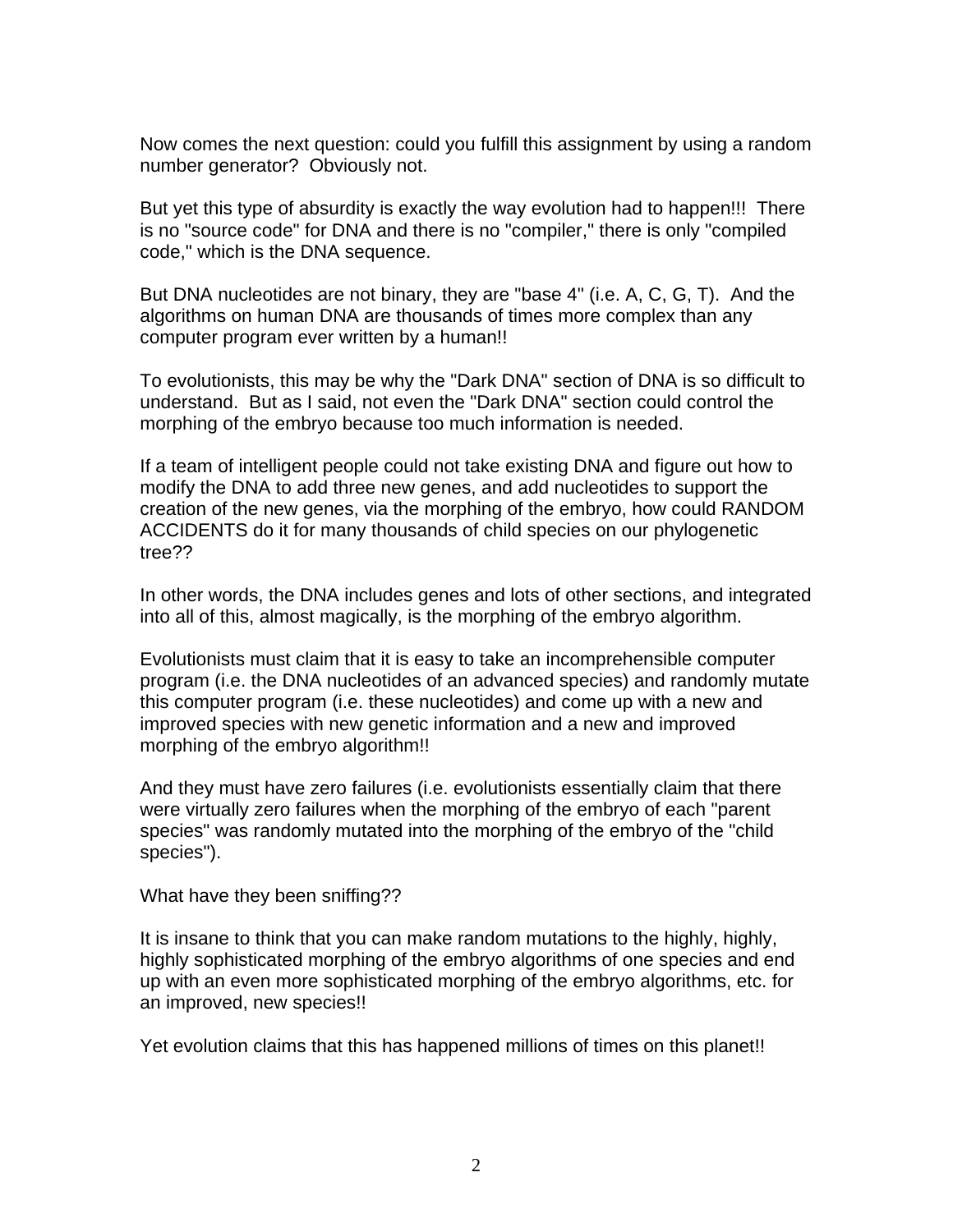As another example, suppose an airplane manufacturing company builds a new jet airplane which has several major modifications based on the "old" model.

Are the changes to the blueprints from the old model to the new model created by random number generators built into computer algorithms?? Obviously not!!

Very bright people may spend years, or even decades, making thousands of small and large changes to the blueprints!! I heard of one military airplane being designed where the claim was made that the first pilots of this new jet had not even been born yet!! Yet a human is far more sophisticated than a jet airplane.

When a new species is made from an old species, and some physical characteristic is different, numerous very sophisticated and precise changes must be made to the morphing of the embryo algorithms in many different places on the DNA!!

In other words, you cannot create a new species by accidentally copying one chuck of DNA and adding it to the DNA in some other place. You must, with incomprehensible precision, make **nucleotide-level changes in many thousands or millions of different places on the DNA strand**. In each of these places exact precision must be used in deleting, adding, and/or changing the nucleotides!!

Furthermore, you cannot damage the functionality of the DNA of the original species while designing the new morphing of the embryo algorithms. In other words, you must maintain the correct parts of the original DNA (which will apply to the new species) while you are making massive and sophisticated changes to the sections where changes are needed!! And these two sections of the algorithm (the parts being changed and the parts that are remaining the same), are all co-mingled together on the DNA!!

It is just as important to avoid changing some sections of the DNA as it is to add, delete or change other sections. You must go from precision to precision without reducing the original functionality that is not being changed.

For example, when animals supposedly "evolved" from walking on four legs to walking on two legs, very precise changes needed to be made in the DNA.

There were changes to the (DNA sections which designed the) bone structures. There were changes to the circulatory system to support the new bone structures. There were changes to the tendons and ligaments and there were new tendons and ligaments. There were changes to the brain to support the new concept of walking on two legs. Etc.

But there may not have been any changes to the liver or kidneys.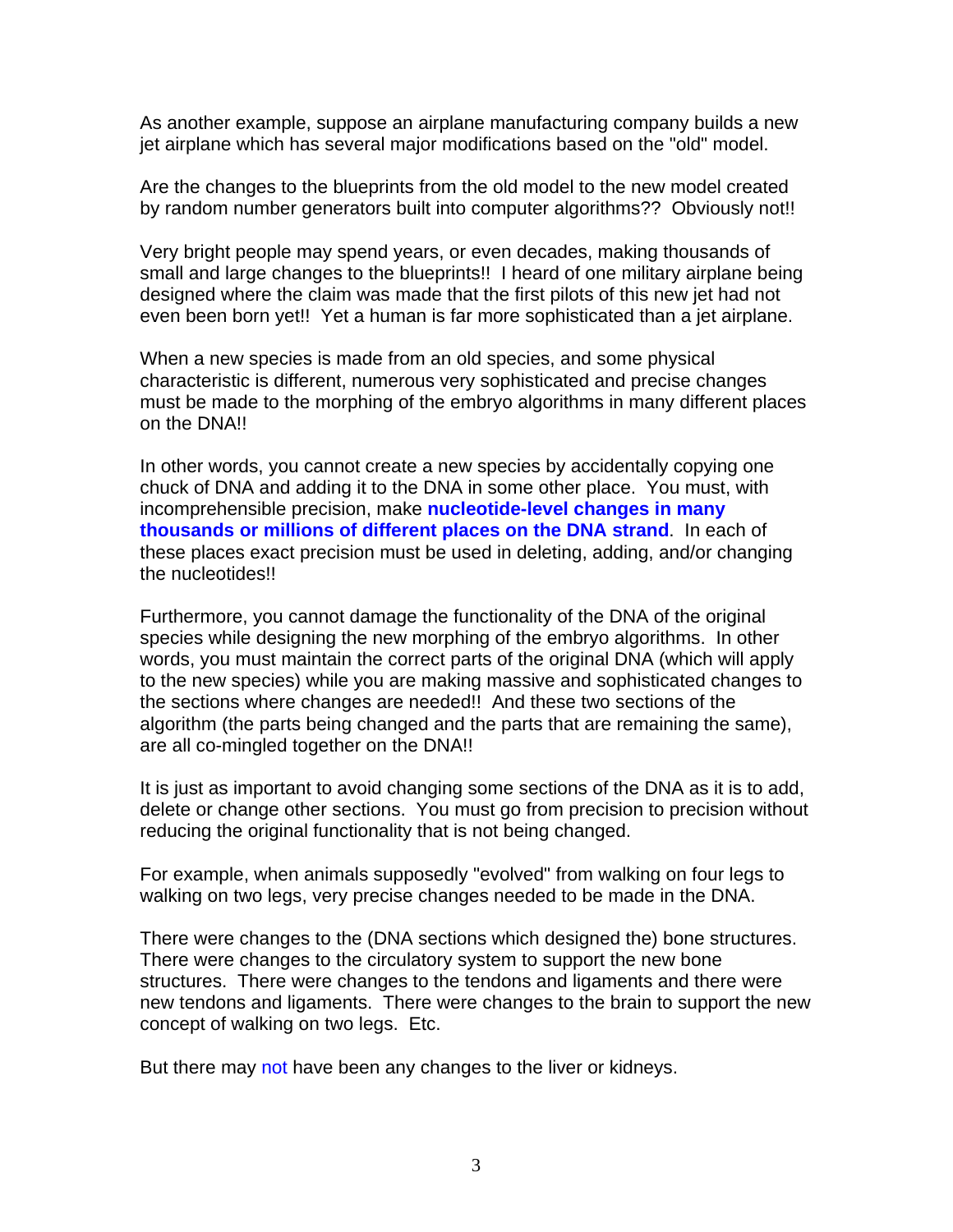The changes would have not only involved many, many new genes and many new algorithms, but also the old morphing of the embryo algorithms had to be changed dramatically!!

Plus there were entirely new structures created from scratch, such as the semicircular canal, which needed a new section of the morphing of the embryo algorithm to make!!

Changes to the DNA had to involve sophisticated changes to the Morphing Of the Embryo Algorithms (MOEA) in the redesign of the circulatory system, the muscles, the bones, the brain, the nervous system, etc. plus entirely new sections of the MOEA to create the new semi-circular canal, etc. etc.

All of these very, very sophisticated changes to DNA had to be made to the MOEA on the DNA of the previous species **without damaging the parts of the DNA that should be unchanged**.

And it all had to be done by a random series of accidents to the DNA of the "parent species" (there would have had to have been several generations of "parent species" to make all of these changes).

Would having several generations of "parent species," instead of one generation, make the problem easier or harder?? Think about that for a moment.

Let us assume that it took five different generations to make all of the changes to the DNA. I will call the first four of these generations: "incomplete species," meaning they had part, but not all, of the changes.

These animals would be very vulnerable because they would not be very good walking on two legs or four legs. For example, they would have had an incomplete "semi-circular" canal (their MOPA would be incomplete) and may not have been able to stand up at all.

So the changes to the DNA would need to happen fairly quickly in only one generation!!

But it is insane to think that you can create a new and improved species by taking the DNA of an existing animal and making many thousands or millions of precise, pinpoint and incomprehensibly sophisticated mutations to the MOEA on the initial DNA, create new genes, etc., at many thousands or millions of different locations on the DNA, and do this without damaging the original good DNA (i.e. the sections which do not change, which are co-mingled with the sections you want to change) in the process and do it in one generation!!

The theory of evolution is the ultimate in scientific absurdity after the discovery of DNA!!